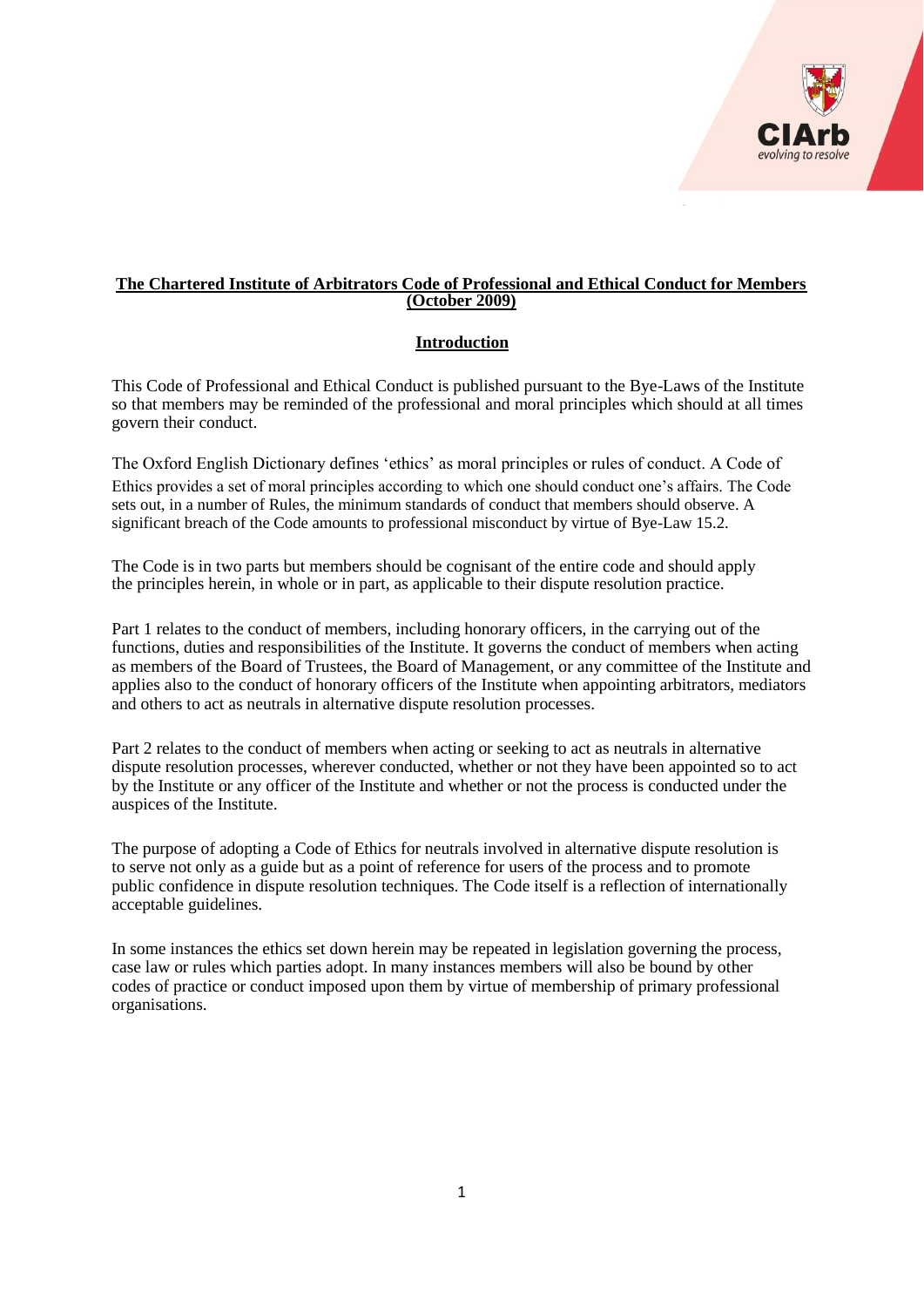

# **PART 1**

#### **Code Relating to the Conduct of Members When Serving on Committees of the Institute, Acting for the Institute or Making Appointments as Honorary Officers of the Institute**

**Rule 1** Members of the Institute (including its honorary officers) when conducting the business and affairs of the Institute and when serving on the Board of Trustees and on any board or committee established by the Institute have an overriding obligation to act at all times in a disinterested manner and to be faithful to the relationship of trust which exists between members and the Institute.

**Rule 2** Members shall disclose any interest or relationship which is likely to affect, or may reasonably be thought likely to affect, their conduct. Members shall not without prior disclosure act, speak or vote in connection with a matter in which they have an interest or in which any person or body with which they are connected has an interest. Members shall not permit outside pressure, fear of criticism or any form of self-interest to affect their conduct.

**Rule 3** Members shall not knowingly gain or seek to gain any undisclosed personal advantage or profit from serving on the Board of Trustees or on any board or committee established by the Institute or from acting in any way on behalf of the Institute.

**Rule 4** Where the appointment of a third-party neutral falls to be made by the President or other honorary officer of the Institute ("the appointer"), then

(1) the overriding principle is that all appointments shall be made with a view to selecting, on objective criteria, a suitable person to fulfil the particular role in question and that the appointment shall not be affected by personal factors; and

(2) the appointer should always take such steps as may be reasonable and practicable to satisfy himself or herself that persons suggested by the executive staff of the Institute as being suitable for appointment are in fact suitable persons to be appointed.

# **PART 2**

# **Code Relating to the Conduct of Members when Acting or seeking to Act as Neutrals**

#### **Introduction**

This Code is subject to the overriding requirements that it shall not:

- (i) require a member to act in a way that is unethical or unlawful under any other Code or law applicable to the member;
- (ii) form part of the rules of any dispute resolution process;
- (iii) override or replace the rules or applicable laws of any dispute resolution process; nor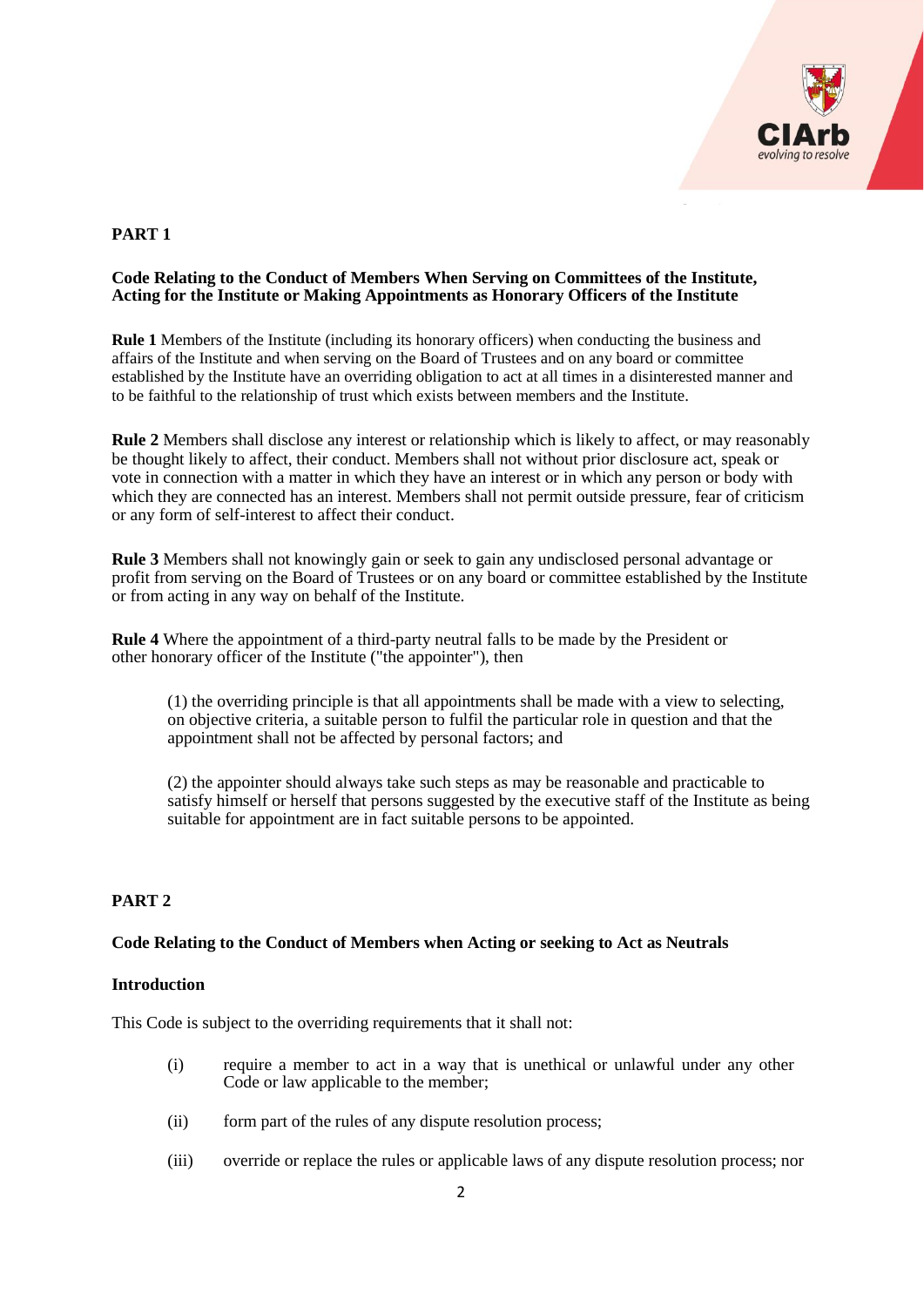

(iv) provide grounds for judicial review or other legal action.

#### **Rule 1** *Behaviour*

A member shall not behave in a manner which might reasonably be perceived as conduct unbecoming a member of the Institute.

#### **Rule 2** *Integrity and Fairness*

A member shall maintain the integrity and fairness of the dispute resolution process and shall withdraw if this is no longer possible.

### **Rule 3** *Conflicts of Interest*

Both before and throughout the dispute resolution process, a member shall disclose all interests, relationships and matters likely to affect the member's independence or impartiality or which might reasonably be perceived as likely to do so.

Where a member is or becomes aware that he or she is incapable of maintaining the required degree of independence or impartiality, the member shall promptly take such steps as may be required in the circumstances, which may include resignation or withdrawal from the process.

#### **Rule 4** *Competence*

A member shall accept an appointment or act only if appropriately qualified or experienced.

A member shall not make or allow to be made on the member's behalf any representation about the member's experience or expertise which is misleading or deceptive or likely to mislead or deceive.

#### **Rule 5** *Information*

Where appropriate and having regard to whether the parties are represented by professionals familiar with the dispute resolution process, the member shall ensure that the parties are informed of the procedural aspects of the process.

#### **Rule 6** *Communication*

A member shall communicate with those involved in the dispute resolution process only in the manner appropriate to the process.

#### **Rule 7** *Conduct of the Process*

7.1 A member shall prepare appropriately for the dispute resolution process concerned.

A member shall not be influenced by outside pressure or self interest.

A member shall not delegate any duty to decide to any other person unless permitted to do so by the parties or applicable law.